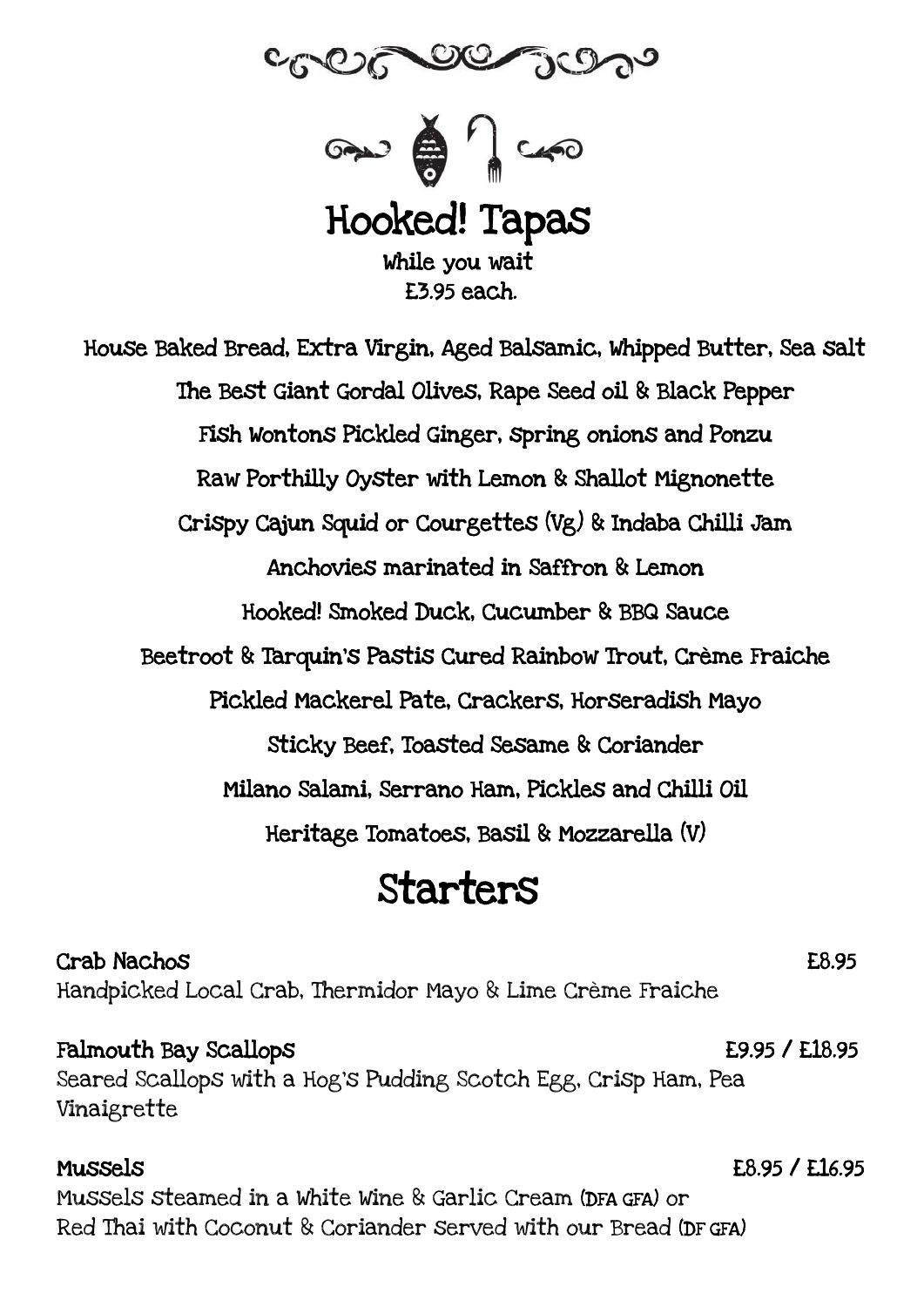

Mains

## Monkfish £19.95

Lightly Smoked on the Bone and Chargrilled with Hasselback Potatoes, Roasted Fennel, Pickled Red onion, Creamed Sweetcorn and a Satay Sauce.

Crushed Cornish Baby Potatoes, Garlic and Parsley Crust, Shellfish Sauce & Summer Greens

## Goan Fish Curry £17.95

Our Famous Aromatic Curry with a Medley of Local Fish, Jasmine Rice, Onion & Chickpea Bhaji (DF GFA) Also available as a Vegetable Curry (VG)

## Fish & Chips **E15.95**

Local Haddock Fillet in a Crisp Offshore Pilsner Batter with Hand Cut Chips, Mushy Peas, Tartare Sauce, (GFA, DF)

## Hooked! Shellfish Platter £23.95/ £45.95

Mussels, Clams & Cockles steamed in a Garlic, White wine & cream sauce or Thai Style with Coconut. Served with, Seared Scallops, Whole Jumbo Prawns, Baby Squid, Samphire, Fish Nuggets, Aioli, Chilli Jam Fries & Homemade Bread (DFA GFA)

## Cornish Sirloin Steak £25.95

Trevarthens 8oz Sirloin with Triple Cooked Chips, Brandy Spiked Pink Peppercorn Sauce, & Roasted Cherry Tomatoes on the Vine (GFA) Surf & Turf? Add Garlic Crevettes £3.95

### 10% Discretionary service charge included

All our food is freshly prepared and cooked to order. Please speak to your server before ordering if you suffer from any food allergies or intolerances as not all ingredients are listed in our menu descriptions

V= VEGETARIAN VG= VEGAN VGA VEGAN AVAILABLE GF= GLUTEN FREE GFA= GLUTEN FREE AVAILABLE DF= DAIRY

## Hake Electric contract the contract of the contract of the contract of the contract of the contract of the contract of the contract of the contract of the contract of the contract of the contract of the contract of the con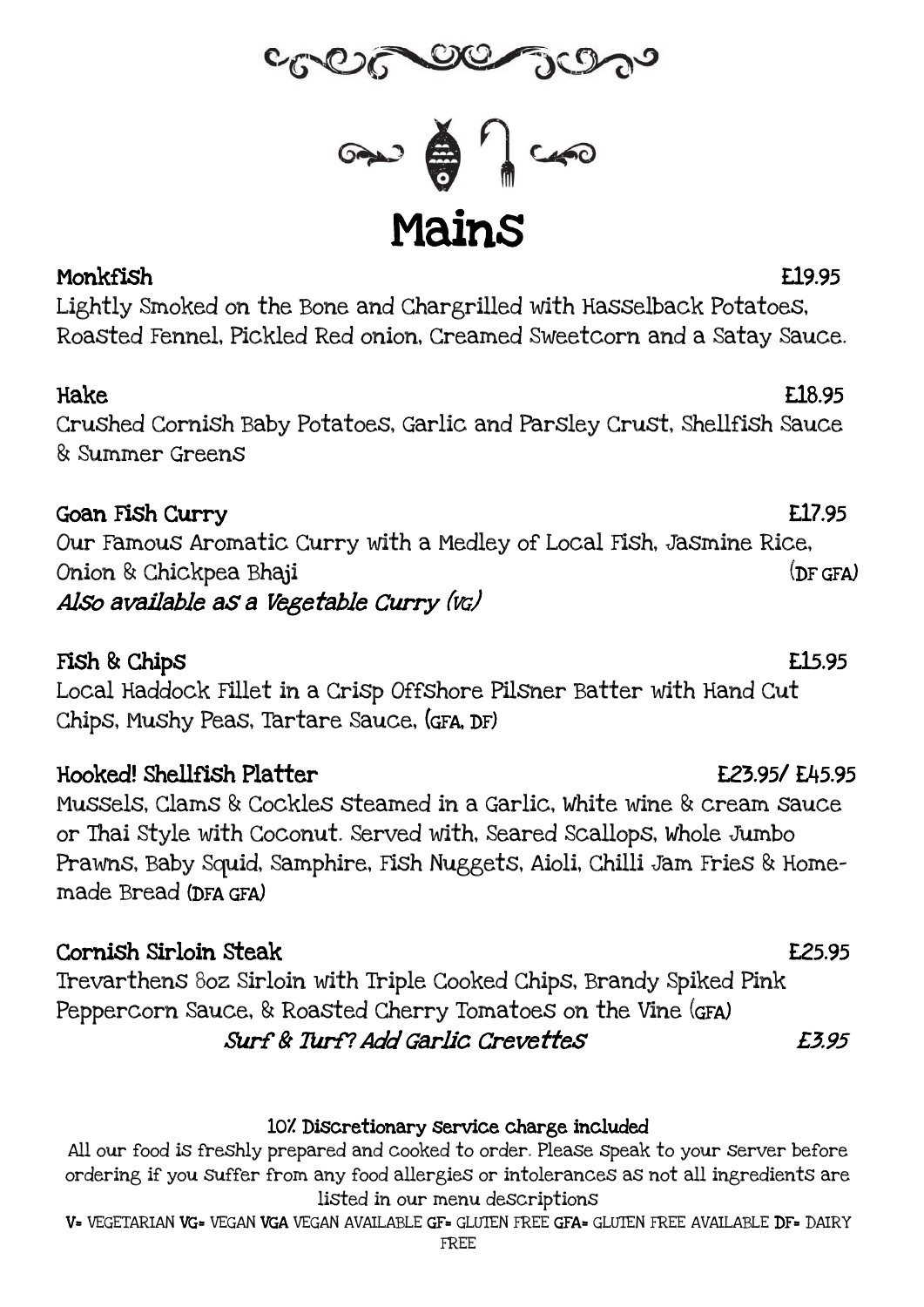



# Dessert Menu

| Hooked! Cream Tea                                                                 | E7.95 |
|-----------------------------------------------------------------------------------|-------|
| Clotted Crème Brulee with an Earl Grey Lemon Parfait, Clotted Cream               |       |
| Shortbread and Cornish Strawberry Jelly                                           |       |
| Lemon Tart                                                                        | E7.95 |
| Caramelised Lemon Tart, Yogurt Sorbet, Meringue, Berry Coulis                     |       |
| Affogato                                                                          | E4.95 |
| Our home-made Vanilla Ice Cream with a shot of Ol Factory Espresso<br>& Honeycomb |       |
| Why not add a shot of Amaretto?                                                   | E3.50 |
| Chocolate Tasting Plate                                                           | E7.95 |
| A Medley of Dark and White Chocolate Sweets and Treats (GF)                       |       |
| Ice Cream & Sorbet                                                                |       |
| Made by our own fair hands with Local Milk, Cream and Eggs, please                |       |
| ask for today's selection<br>E1.95 per scoop                                      |       |
| Cornish Cheese                                                                    | E8.95 |
| A selection of the finest Cornish Cheese with Artisan Biscuits,                   |       |
| Grapes and Cider Apple Chutney                                                    |       |
| Add a glass of Ruby Port for £3.50                                                |       |

Add a glass of Tawny Port for £4.50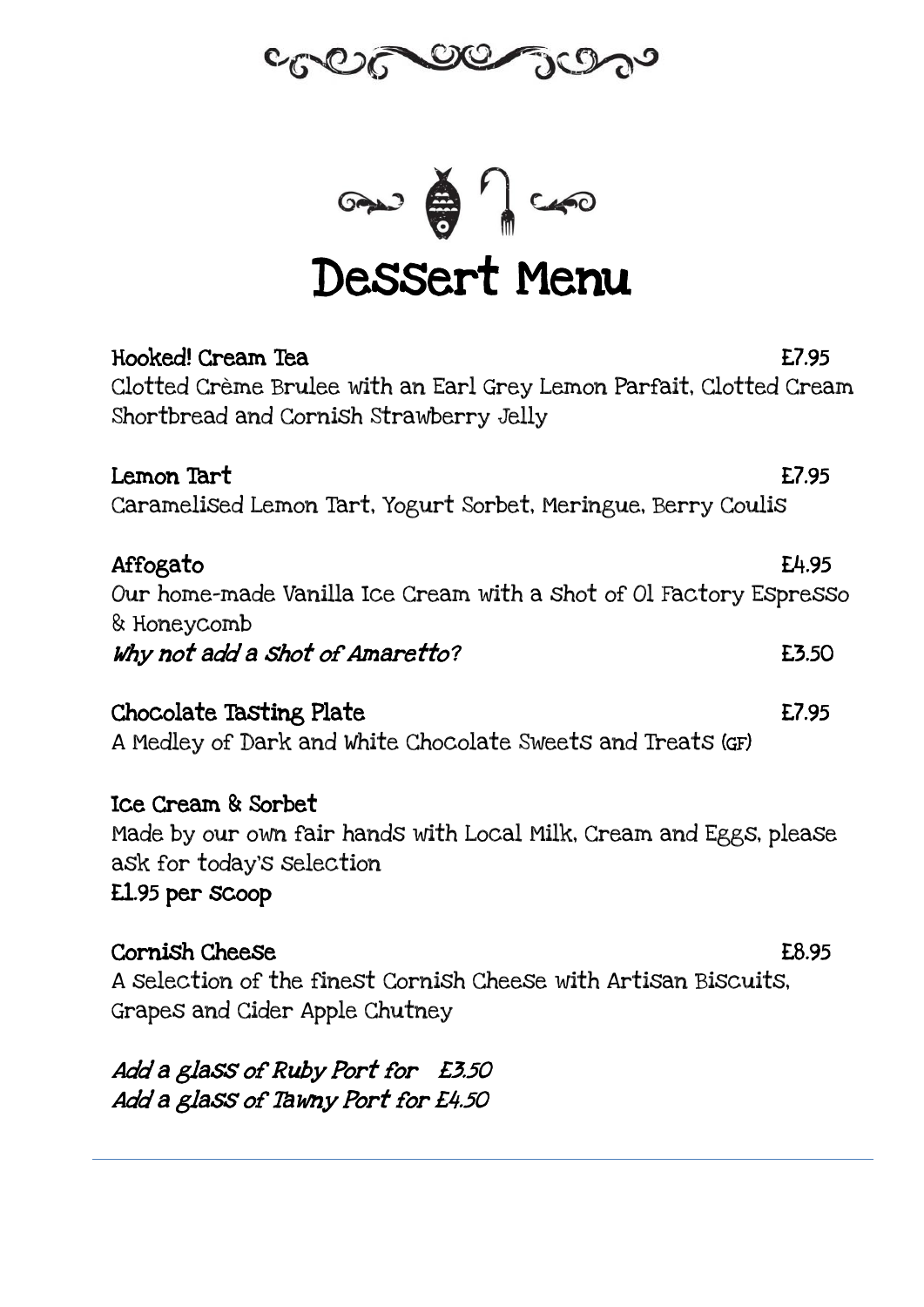

A speciality micro roaster based outside Penryn, they combine passion with years of experience to source and roast the finest beans from around the world.

> Single espresso - £2.20 Double espresso - £2.90 Americano - £2.70 Cappuccino - £2.95 Latte - £2.95 Mocha - £3.00 Macchiato - £2.50 Hot chocolate - £3.00

### Dairy Free Milk Available

All our tea is loose leaf to ensure maximum taste & aroma. Classic tea, Earl Grey, Peppermint, Green tea.

## Liqueur Coffees

will be happy to help! Treat yourself to a delicious, warming liqueur coffee. If you can't see your favourite liqueur on our list, ask a member of our team and we

> Irish coffee Amaretto coffee Brandy coffee Caribbean coffee

# Dessert Wine

 Taymente Sauvignon Blanc Tardio (Argentina) Aged for 12 months in American and French new oak barrels. Ripened stone fruit with a delicate subtle spice. Sweet and rich with a fresh finish.

100ml Glass - £6.25 Bottle - £25.95

Nuy Red Muskadel (South Africa) Deep raisin flavours with distinctive muscat Aro mas. This is a rich, sweet stable dessert wine which works excellently with chocolate 100ml Glass- £6.25

# Digestifs & Spirits

 $\overline{a}$ 

Cointreau - £3.25 Aperol - £3.25 Campari - £3.25 Jack Daniels - £2.20 Bells - £2.20 Remy Martin VSOP - £4.00

 Hennessey - £3.00 Courvoisier VS- £3.50 Ruby Port- £3.75 Taylor's 10 Year Tawny Port 50ml- £4.75 Amaretto - £3.25 Baileys 50ml - £4.00

All spirits are a 25ml measure unless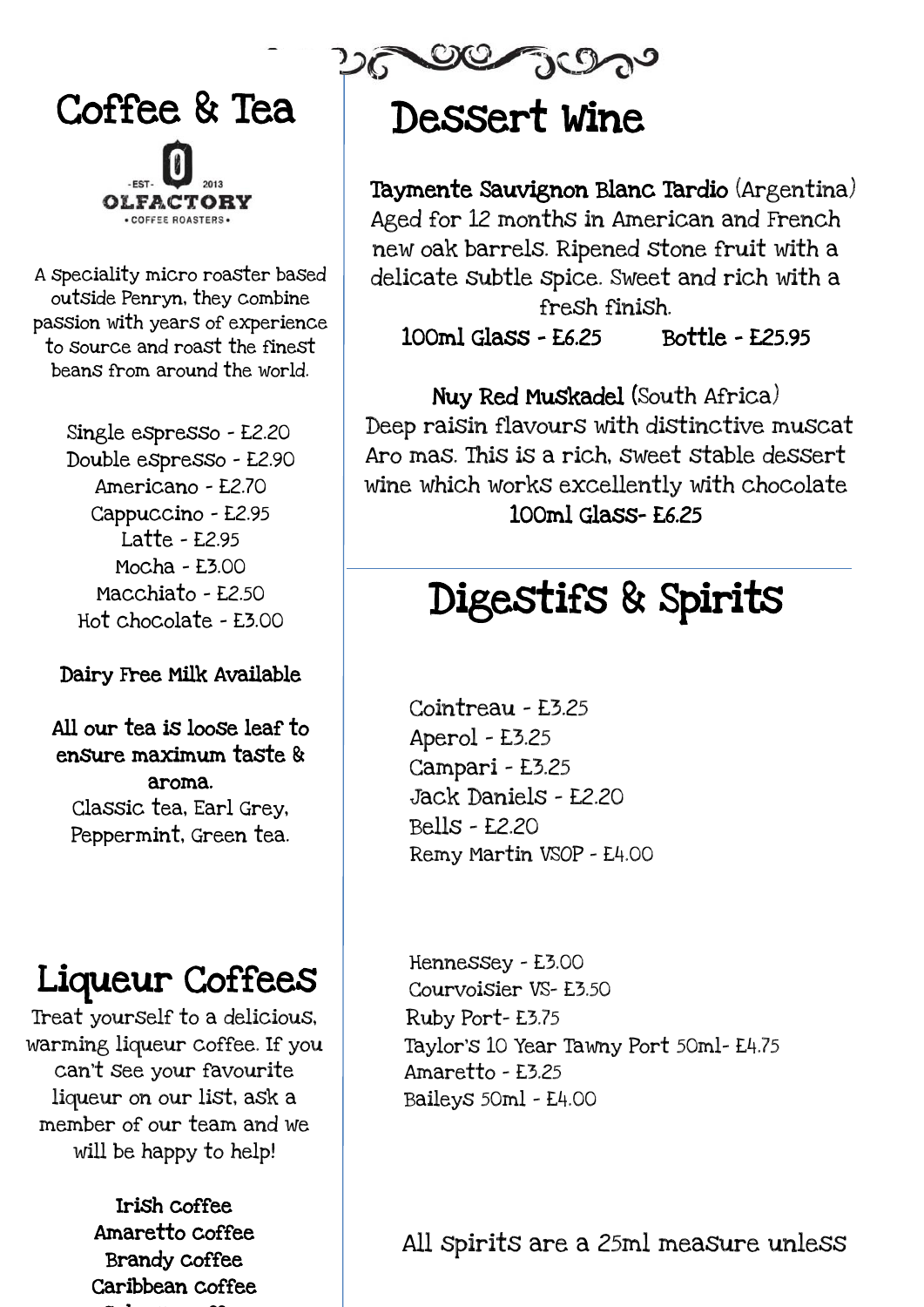



stated.



# Childrens Menu

£8.95

Crispy Battered Fish, Skinny Fries & Ketchup

Steamed Mussels, garlic Cream & Bread

Cheesy Tomato Linguine with Parmesan

Ice Cream

Or Chocolate Brownie